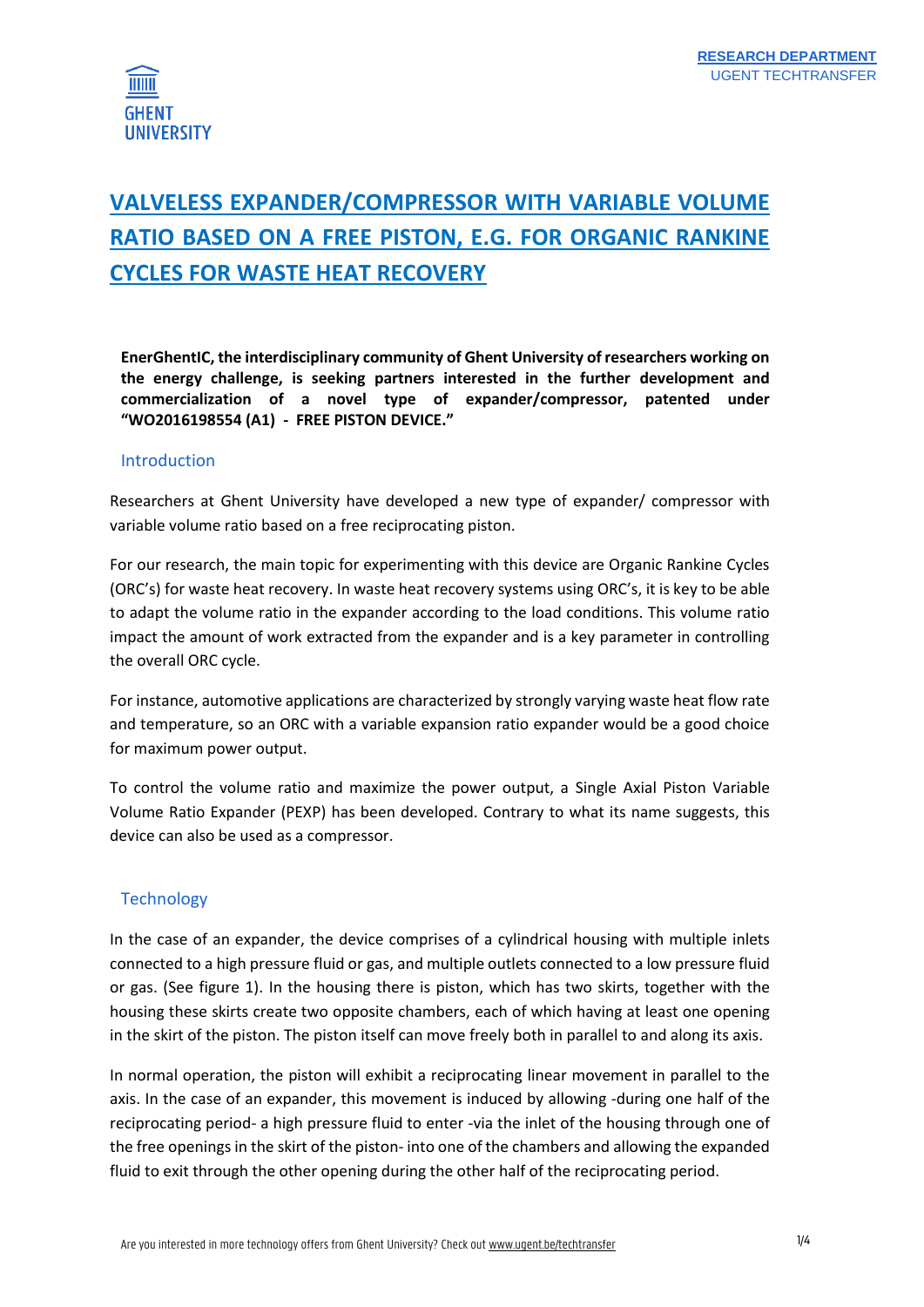

Because the piston consists of a rotor assembly of a linear generator, and the housing comprises a stator assembly of the generator, the reciprocating movement will generate electrical power.

As indicated above, the piston itself can also rotate freely around its, as such the piston skirt and cylindrical housing can be operated as to act as a rotary valve. The rotation is controlled as to alternatively connect one of the free openings of one chamber to the inlet during a first half of the reciprocating period and connect the other free opening of that one chamber to the outlet during the second half of the reciprocating period, i.e. to ensure the linear movement is sustained through the expansion process.

The volumetric ratio is therefore controlled by the relative timing of the rotational movement of the piston in relation to the linear reciprocating movement of the piston.

# Applications

All applications in need for a variable volumetric ratio expanders/compressor.

A specific application is waste heat recovery and the use of solar heat. In these applications volume ratio control is a key element to maximize the output over a wide range of operating conditions. Such will be required to allow the ORC technology to be adopted widely in these applications.

# Advantages

First of all, the device has a variable and controllable volume ratio, leading towards a maximization of the system power output.

Due to the fact that no dedicated valves are needed (the skirt and the housing jointly act as a valve), the device can be made compact.

The lack of mechanical transmissions, such as crank systems, increases the efficiency of the device.

This device allows for an optimized displacement profile (instead of velocity profiles derived from a rotational movement when using a crank system). This can lead towards a thermodynamic optimization, e.g. a possible improvement of the operation in start/stop behavior.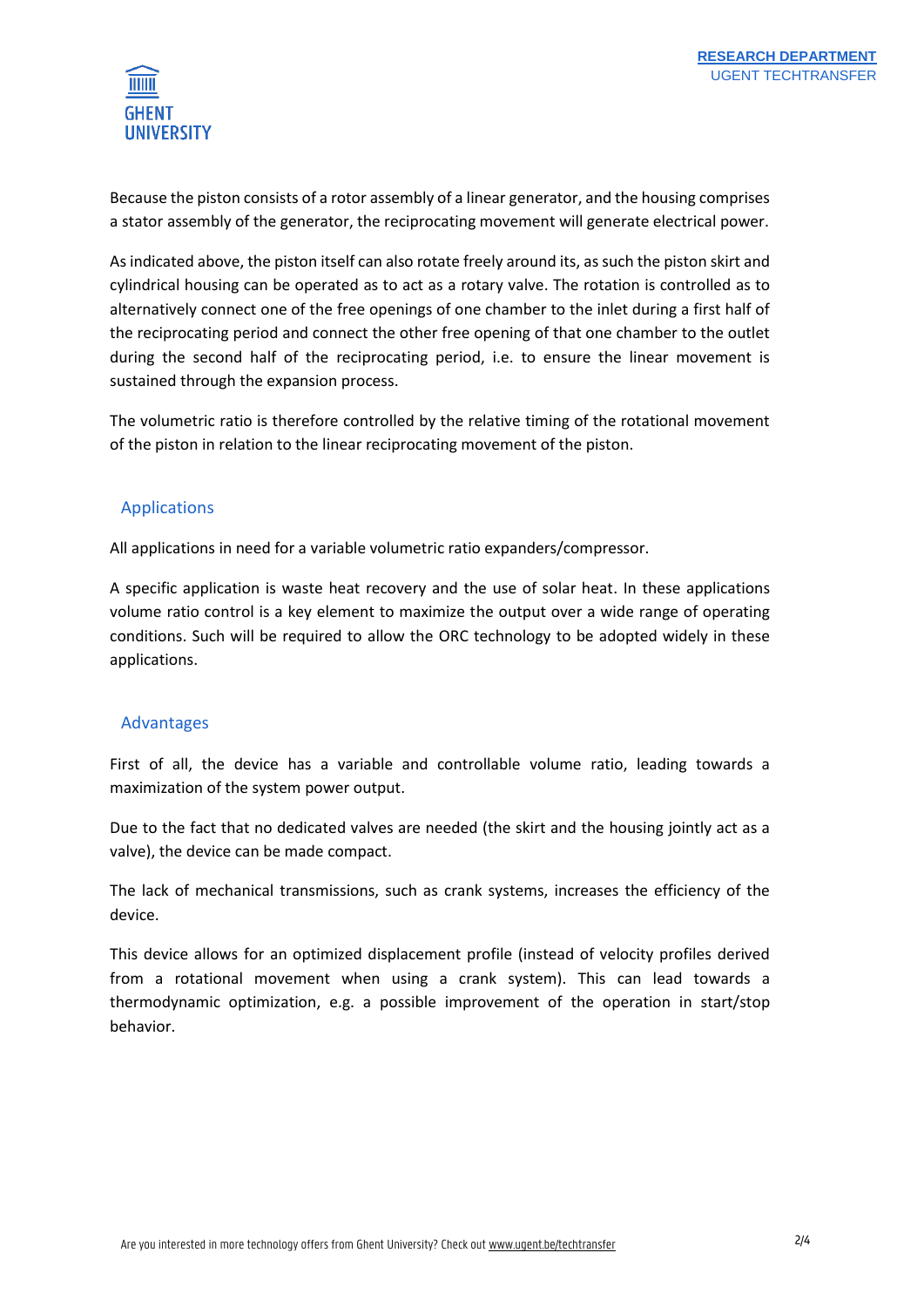

# Status of development

We estimate the current technology status to be at TRL 3.

Next to the theoretical analysis and dedicated simulations, an air based, single stroke device has been successfully tested. In this experimental setup, a separate electrical motor and generator were used, both placed outside the piston.

# Partnership

We are looking for a partner/partners for the further development and commercialization of the device, potentially as part of a subsidized R&D project.

The potential profile of the partner:

- 1. Manufacturers/designers of expanders/compressors
- 2. Manufacturers/designers of special types of electrical machines
- 3. OEM in need for expanders/compressors with variable volume ratio.

# Intellectual property

Patent "Free Piston Device"; Inventor: Sergei Gusev; Application number: WO2016EP63223 20160609

# Figure



*Figure 1: New expander cutaway*